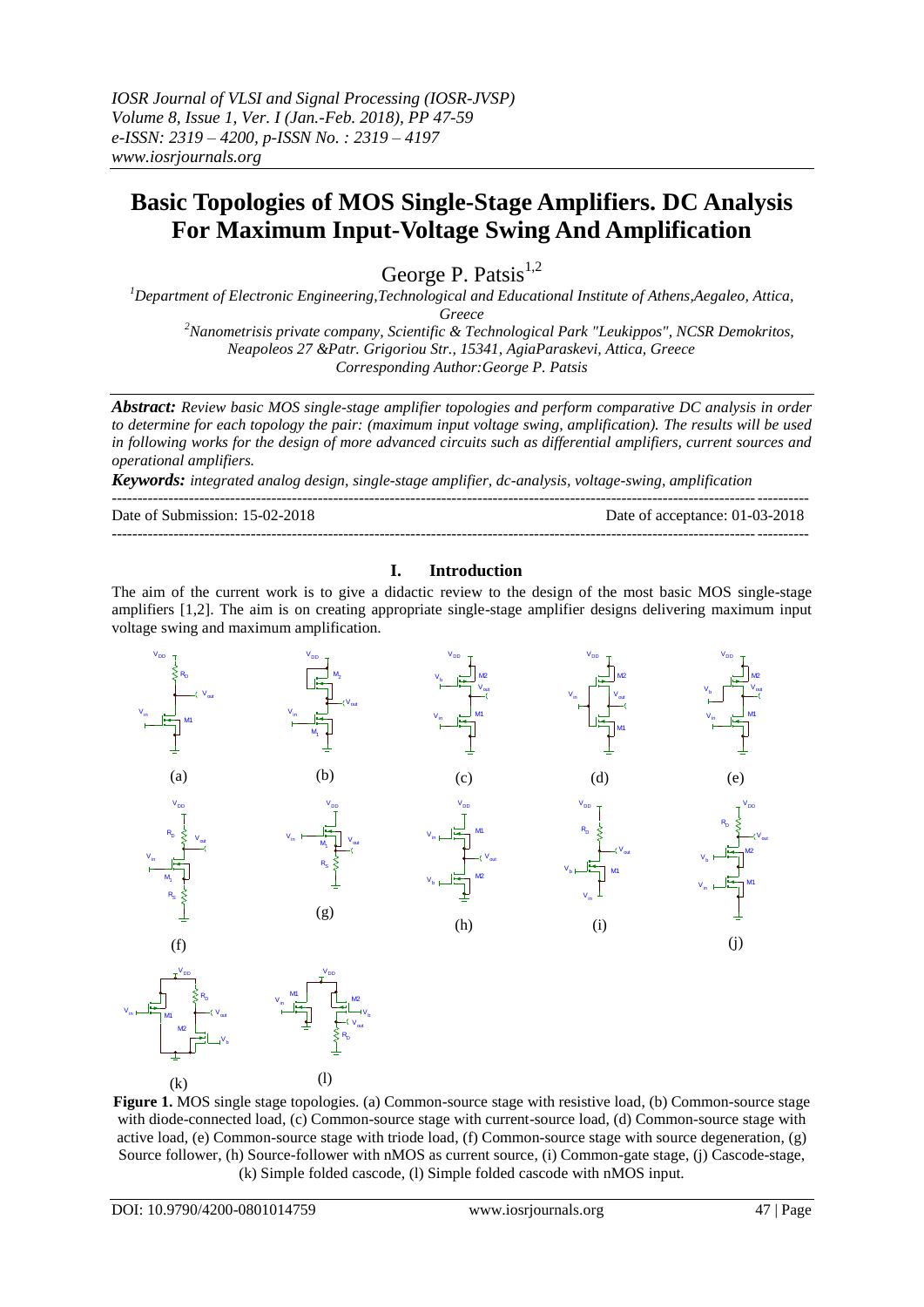Figure 1 shows the topologies that will be studied, specifically the: (a) Common-source stage with resistive load, (b) Common-source stage with diode-connected load, (c) Common-source stage with currentsource load, (d) Common-source (CS) stage with active load, (e) Common-source stage with triode load, (f) Common-source stage with source degeneration, (g) Source follower (CD), (h) Source-follower with nMOS as current source, (i) Common-gate (CG) stage, (j) Cascode-stage, (k) Simple folded cascode, (l) Simple folded cascode with nMOS input.

Figure 2 shows qualitatively the standard DC characteristic of common-source stage (with resistive load), the common-drain stage (source-follower) and the common-gate stage. Section II presents the basic assumptions followed by all designs.

Section III presents the DC analysis results for the proper transistor sizing for all the topologies. Section IV presents the DC comparison of the standard (CS, CD, and CG) topologies, Section V presents the DC comparison of all the CS topologies. Section VI presents the DC comparison of the CD topologies. Finally, section VII presents the quantification of the CG topology DC curve.





#### **II. Design And Simulation Considerations**

In the following simulations, enhancement MOSFETs with 4 terminals are used. The simulation are performed using TINA Pro 9 design suite [3]. The MOS model used is the built-in TINA's BSIM3 version of SPICE, with transistor parameters for nMOS and pMOS shown in Table 1 and Table 2, respectively.In all topologies the pMOSback-gate electrode is connected to  $V_{D}$ *D*and thenMOS back-gate electrode in the ground. The simple folded-cascode and simple folded-cascode with nMOS input, will use biasing current sources and Fig. 3 shows appropriate biasing of nMOS and pMOS that can be used as current-sources for 10mA and 5mA.



**Figure 3**. Appropriate bias and sizing to obtain approximately (a) 10mA and (b) 5mA constant current-sources with a pMOS and annMOS. These are used to bias devices when necessary.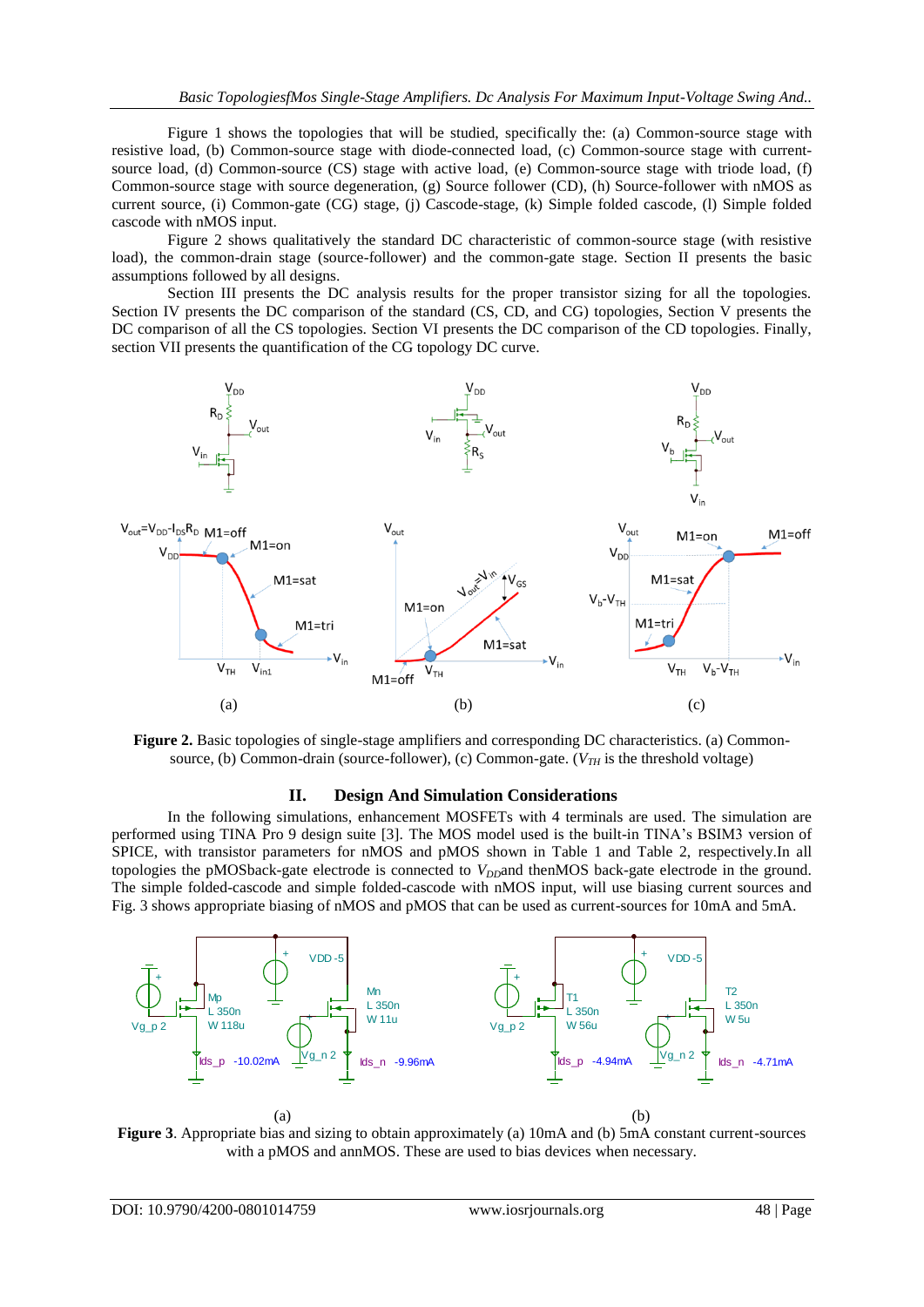|                                           |                  | - <i>.</i>                                 | bomino of red parameters. |                                                                                                                                                                                                            |                  |
|-------------------------------------------|------------------|--------------------------------------------|---------------------------|------------------------------------------------------------------------------------------------------------------------------------------------------------------------------------------------------------|------------------|
| vth0<br>M)                                | 700m             | H<br>pelm                                  | 1.3                       | Wwl<br>[m]                                                                                                                                                                                                 | 0                |
| $N^{\wedge}$ $\leq$<br>k1                 | 500m             | pdiblc1<br>$[\cdot]$                       | 390m                      | $\sqcup$<br>[m]                                                                                                                                                                                            | 0                |
| k <sub>2</sub><br>$\lbrack \cdot \rbrack$ | 0                | pdiblc2<br>H                               | 8.6m                      | LIn<br>$[\cdot]$                                                                                                                                                                                           | 1                |
| k3<br>$\lbrack \cdot \rbrack$             | 80               | [1N]<br>pdiblcb                            | ō                         | Lw<br>[m]                                                                                                                                                                                                  | o                |
| k3b<br>[1N]                               | Ō.               | drout<br>$\lbrack \cdot \rbrack$           | 560 <sub>m</sub>          | Lwn<br>$[ \cdot ]$                                                                                                                                                                                         | 1                |
| wŪ<br>[ <sub>m</sub> ]                    | 2.5u             | [N/m]<br>pscbe1                            | 424M                      | Lwl<br>[m]                                                                                                                                                                                                 | Ō.               |
| nlx<br>[ <sub>m</sub> ]                   | 174n             | pscbe2<br>[m/V]                            | 10u                       | $[\cdot]$<br>ute                                                                                                                                                                                           | $-1.5$           |
| [V]<br>vbm                                | -3               | pvag<br>$[\cdot]$                          | o.                        | kt1<br>[V]                                                                                                                                                                                                 | $-110m$          |
| dvt0<br>$\left[ \cdot \right]$            | 2.2              | M<br>delta                                 | 10 <sub>m</sub>           | kt1l<br>[Vm]                                                                                                                                                                                               | Ō.               |
| dvt1<br>$[\cdot]$                         | 530 <sub>m</sub> | [1/cm <sup>3</sup> ]<br>ngate              | o                         | $[\cdot]$<br>kt2                                                                                                                                                                                           | 22m              |
| dvt2<br>[1N]                              | $-32m$           | alpha0<br>[m/V]                            | ö                         | [m/V]<br>ua1                                                                                                                                                                                               | 4.31n            |
| dvt0w<br>[1/m]                            | Ō.               | N<br>beta0                                 | 30                        | $[$ [m $N$ $F]$ ]<br>ub1                                                                                                                                                                                   | $-7.61E - 18$    |
| dvt1w<br>[1/m]                            | 5.3M             | rsh [Ohm/square]                           | o                         | $[m/\sqrt{2}]1/\sqrt{3}$<br>uc1                                                                                                                                                                            | $-56p$           |
| dvt2w<br>[1N]                             | $-32m$           | [A/m <sup>2</sup> ]<br>is                  | 100u                      | at<br>[m/s]                                                                                                                                                                                                | 33k              |
| $[m^2/V/s]$<br>u0                         | 67m              | [A/m]<br>jsw                               | 0                         | prt<br>[Ohm-um]                                                                                                                                                                                            | ö                |
| [mN]<br>ua                                | 2.25n            | $[ \cdot ]$<br>.xpart                      | ö                         | [m]<br>tox                                                                                                                                                                                                 | 15n              |
| $[$ [m $\sqrt{r}]$ ]<br>ub                | 5.87E-19         | [F/m]<br>cgso                              | ö                         | [m]<br>×i.                                                                                                                                                                                                 | 150 <sub>n</sub> |
| [mN <sup>2</sup> ]N]<br>uc.               | $-46.5p$         | [F/m]<br>cgdo                              | ö                         | $[V^{\prime}$<br>gamma1                                                                                                                                                                                    | o                |
| [m/s]<br>vsat                             | 80 <sub>k</sub>  | [F/m]<br>cgbo                              | ö                         | $[V^{\prime\prime}X]$<br>gamma2                                                                                                                                                                            | ñ                |
| $[\cdot]$<br>аO                           |                  | [F/m <sup>2</sup> ]<br>ci                  | 500u                      | [1/cm <sup>3</sup> ]<br>npeak                                                                                                                                                                              | $1.7E + 17$      |
| [1N]<br>ags                               | o                | cisw.<br>[F/m]                             | 500 <sub>p</sub>          | nsub<br>[1/cm <sup>3</sup> ]                                                                                                                                                                               | $6.0E + 16$      |
| b <sub>0</sub><br>[m]                     | Ō.               | [F/m]<br>ciswg                             | 500 <sub>p</sub>          | vbx<br>N                                                                                                                                                                                                   | n                |
| b1<br>[m]                                 | ö                | H<br>.mj                                   | 500 <sub>m</sub>          | [m]<br>xt                                                                                                                                                                                                  | 155 <sub>n</sub> |
| keta<br>[1N]                              | $-47m$           | $[\cdot]$<br>misw                          | 330m                      | vfbcv<br>[V]                                                                                                                                                                                               | -1               |
| a1<br>[1N]                                | ٥                | $[\cdot]$<br>miswg.                        | 330m                      | <b>Lmin</b><br>[m]                                                                                                                                                                                         | Ō.               |
| $[\cdot]$<br>a2                           |                  | M)<br>pb                                   |                           | [m]<br>Lmax                                                                                                                                                                                                | 1                |
| [Ohm-um]<br>rdsw                          | o                | [V]<br>pbsw                                | 1                         | Wmin<br>[m]                                                                                                                                                                                                | o                |
| $[V^{\wedge}[\cdot \frac{1}{2}]]$<br>prwb | ö                | [1]<br>pbswg                               | 1                         | Wmax<br>[m]                                                                                                                                                                                                | 1                |
| [1N]<br>prwg                              | ō                | .nj<br>$[\cdot]$                           | 1                         | NoiA<br>$\lbrack \cdot \rbrack$                                                                                                                                                                            | $1.0E + 20$      |
| $[\cdot]$<br>WF                           |                  | $\left[\cdot\right]$<br>.xti               | 3                         | NoiB<br>$\mathbf{F}$                                                                                                                                                                                       | 50 <sub>k</sub>  |
| Wint<br>[m]                               | Ō.               | [F/m]<br>casl                              | o                         | $[\cdot] % \centering % {\includegraphics[width=0.9\textwidth]{images/TrDiS/NR_WU.pdf} \caption{The figure shows the results of the estimators in the left and right.} \label{fig:TrDiS/NR_WU}} %$<br>NoiC | $-1.4p$          |
| Lint<br>[m]                               | ō                | [F/m]<br>cgdl                              | ō                         | [N/m]<br>em                                                                                                                                                                                                | 41M              |
| [m/V]<br>dwg                              | ō                | [F/m]<br>ckappa.                           | 600m                      | af<br>H                                                                                                                                                                                                    | 1                |
| $[m/V^*k]]$<br>dwb                        | ö                | .cf<br>[F/m]                               | ō                         | ef<br>$[\cdot]$                                                                                                                                                                                            | 1                |
| voff<br>M                                 | $-80m$           | cle                                        | 100n                      | kf<br>$[\cdot]$                                                                                                                                                                                            | 0                |
| $[\cdot]$<br>nfactor                      |                  | [ <sub>m</sub> ]<br>cle                    | 600m                      | $[^{\circ}C]$<br>tnom                                                                                                                                                                                      | 27               |
| eta0<br>$[\cdot]$                         | 80 <sub>m</sub>  | $[\cdot]$                                  | ō                         | [ <sub>m</sub> ]                                                                                                                                                                                           | 10u              |
| [1N]<br>etab                              | $-70m$           | dle<br>[m]                                 |                           | [m]<br>w                                                                                                                                                                                                   | 10u              |
| dsub<br>$[ \cdot ]$                       | 560 <sub>m</sub> | dwc<br>[m]                                 | o                         | mobMod [-(flag)]                                                                                                                                                                                           | 1                |
| [F/m <sup>2</sup> ]<br>cit                | o                | elm<br>H                                   | 5                         | capMod [-[flag]]                                                                                                                                                                                           | $\overline{2}$   |
| [F/m <sup>2</sup> ]<br>cdsc               | 240u             | W.<br>[m]                                  | ö                         | ngsMod [-[flag]]                                                                                                                                                                                           | o                |
|                                           | 0                | W <sub>In</sub><br>$\lbrack \cdot \rbrack$ | 1                         |                                                                                                                                                                                                            | 1                |
| cdscb [F/(Vm <sup>2</sup> ]]              | Ō.               | Ww.<br>[m]                                 | 0                         | noiMod [-[flag]]                                                                                                                                                                                           |                  |
| cdscd [F/[Vm2]]                           |                  | Wwn.<br>$\lceil \cdot \rceil$              | 1                         | binUnit [-(flag)]                                                                                                                                                                                          |                  |

#### **Table 1.** nMOS-BSIM3 SPICE parameters.

**Table 2.** pMOS-BSIM3 SPICE parameters.

| vth0<br>N                       | $-700m$          | pelm<br>H.                     | 1.3              | Wwl<br>[m]                                                                                                                                                                                                | ۱o               |
|---------------------------------|------------------|--------------------------------|------------------|-----------------------------------------------------------------------------------------------------------------------------------------------------------------------------------------------------------|------------------|
| $[V^{\wedge}$ $k]$<br>k1        | 500 <sub>m</sub> | pdiblc1<br>$[\cdot]$           | 390m             | LI<br>[m]                                                                                                                                                                                                 | o                |
| k2<br>$[\cdot]$                 | 0                | pdiblc2<br>$[\cdot]$           | 8.6m             | LIn<br>$[\cdot]$                                                                                                                                                                                          | n                |
| k3<br>$[\cdot]$                 | 80               | pdiblcb<br>[1N]                | 0                | [m]<br>Lw                                                                                                                                                                                                 | o                |
| k3b<br>[1N]                     | ō                | drout<br>$[\cdot]$             | 560 <sub>m</sub> | Lwn<br>$[\cdot] % \centering % {\includegraphics[width=0.9\textwidth]{images/TrDiS/NR_WU.pdf} \caption{The figure shows the results of the estimators in the left and right.} \label{fig:TrDiS/NR_WU}} %$ | 1                |
| [m]<br>wŪ                       | 2.5 <sub>u</sub> | pscbe1<br>[N/m]                | 424M             | Lwl<br>[m]                                                                                                                                                                                                | o                |
| nlx<br>[m]                      | 174n             | pscbe2<br>[m/V]                | 10u              | ute<br>$[\cdot]$                                                                                                                                                                                          | $-1.5$           |
| [1]<br>vbm                      | -3               | pvag<br>$[\cdot]$              | o                | M)<br>kt1                                                                                                                                                                                                 | $-110m$          |
| dvt0<br>$\lbrack \cdot \rbrack$ | 2.2              | M)<br>delta                    | 10 <sub>m</sub>  | kt1l<br>[Vm]                                                                                                                                                                                              | Ō.               |
| dvt1<br>$\lbrack \cdot \rbrack$ | 530m             | [1/cm <sup>3</sup> ]<br>ngate  | o                | kt2<br>$[\cdot]$                                                                                                                                                                                          | 22m              |
| dvt2<br>[1N]                    | $-32m$           | alpha0<br>[m/V]                | 0                | [m/V]<br>ua1                                                                                                                                                                                              | 4.31n            |
| dvt0w<br>[1/m]                  | 0                | beta0<br>N                     | 30               | [ [m/V]<br>ub1                                                                                                                                                                                            | $-7.61E - 18$    |
| dvt1w<br>[1/m]                  | 5.3M             | rsh [Ohm/square]               | ö                | [mN <sup>2</sup> ]N]<br>uc1                                                                                                                                                                               | $-56p$           |
| dvt2w<br>[1N]                   | $-32m$           | is<br>[A/m <sup>2</sup> ]      | 100u             | [m/s]<br>at                                                                                                                                                                                               | 33k              |
| $[m^2/N/s]$<br>uŪ               | 25m              | isw<br>[A/m]                   | 0                | [Ohm-um]<br>prt                                                                                                                                                                                           | o                |
| [m/V]<br>ua                     | 2.25n            | $[\cdot]$<br>xpart             | ö                | [m]<br>tox                                                                                                                                                                                                | 15n              |
| [ImN]<br>ub                     | 5.87E-19         | [F/m]<br>cgso                  | o                | ×i.<br>[m]                                                                                                                                                                                                | 150 <sub>n</sub> |
| $[m/V2]$ 1/V]<br>uc             | $-46.5p$         | [F/m]<br>cgdo                  | ö                | $[N^{\wedge}12]$<br>gamma1                                                                                                                                                                                | ۵                |
| [m/s]<br>vsat                   | 80 <sub>k</sub>  | cgbo<br>[F/m]                  | ō                | $N^{\wedge}$ $\{k\}$<br>gamma2                                                                                                                                                                            | ö                |
| $[\cdot]$<br>a0                 | 1                | [F/m <sup>2</sup> ]<br>cj      | 500u             | npeak<br>$[1/\text{cm}^3]$                                                                                                                                                                                | $1.7E + 17$      |
| [1N]<br>ags                     | 0                | cisw<br>[F/m]                  | 500 <sub>p</sub> | nsub<br>[1/cm <sup>3</sup> ]                                                                                                                                                                              | $6.0E + 16$      |
| bО<br>[m]                       | ö                | [F/m]<br>ciswq                 | 500 <sub>p</sub> | vbx<br>[1]                                                                                                                                                                                                | ۵                |
| [ <sub>m</sub> ]<br>Ь1          | o                | $[\cdot]$<br>mį                | 500 <sub>m</sub> | xt.<br>[m]                                                                                                                                                                                                | 155 <sub>n</sub> |
| [1N]<br>keta                    | $-47m$           | H<br>misw                      | 330m             | vfbcv<br>[ <sub>N</sub> ]                                                                                                                                                                                 | -1               |
| [1N]<br>a1                      | o                | $[\cdot]$<br>mjswg             | 330m             | Lmin<br>[m]                                                                                                                                                                                               | o                |
| a <sup>2</sup><br>$[\cdot]$     | 1                | <b>pb</b><br>M                 |                  | Lmax<br>[m]                                                                                                                                                                                               | 1                |
| rdsw<br>[Ohm-um]                | 0                | M<br>pbsw                      | 1                | Wmin<br>[m]                                                                                                                                                                                               | n                |
| $N^{\gamma}$ [-½]]<br>prwb      | ö                | M<br>pbswq                     |                  | Wmax<br>[m]                                                                                                                                                                                               | 1                |
| [1N]<br>prwg                    | 0                | nį<br>$[\cdot]$                | 1                | NoiA<br>$[\cdot]$                                                                                                                                                                                         | $9.9E + 18$      |
| H<br>WF                         | 1                | xti<br>$[\cdot]$               | 3                | NoiB<br>$[\cdot]$                                                                                                                                                                                         | 2.4k             |
| Wint<br>[m]                     | o                | cgsl<br>[F/m]                  | 0                | NoiC<br>$[\cdot]$                                                                                                                                                                                         | 1.4 <sub>p</sub> |
| Lint<br>[ <sub>m</sub> ]        | ö                | cadl<br>[F/m]                  | ö                | N/m<br>em                                                                                                                                                                                                 | 41M              |
| [mN]<br>dwg                     | o                | ckappa<br>[F/m]                | 600 <sub>m</sub> | af<br>$\left[\cdot\right]$                                                                                                                                                                                | 1                |
| $[m/V^2E]$<br>dwb               | ö                | cf<br>[F/m]                    | ٥                | $\lbrack \cdot \rbrack$<br>lef                                                                                                                                                                            | 1                |
| voff<br>M.                      | $-80m$           | clc<br>[m]                     | 100n             | kf<br>$[\cdot]$                                                                                                                                                                                           | o                |
| nfactor<br>$[\cdot]$            |                  | cle<br>$[\cdot]$               | 600m             | [°C]<br>tnom                                                                                                                                                                                              | 27               |
| etaO<br>$[\cdot]$               | 80 <sub>m</sub>  | dle<br>[m]                     | ٥                | [m]                                                                                                                                                                                                       | 10u              |
| [1N]<br>etab                    | $-70m$           | dwc<br>[m]                     | 0                | [m]<br>W                                                                                                                                                                                                  | 10u              |
| $[\cdot]$<br>dsub               | 560m             | elm<br>$[\cdot]$               | 5                | mobMod [-[flag]]                                                                                                                                                                                          | 1                |
| [F/m <sup>2</sup> ]<br>cit      | Ū.               | WI<br>[m]                      | ō                | capMod [-[flag]]                                                                                                                                                                                          | 2                |
| cdsc<br>[F/m <sup>2</sup> ]     | 240u             | Wln<br>$\lbrack \cdot \rbrack$ |                  | ngsMod [-(flag)]                                                                                                                                                                                          | o                |
| cdscb [F/[Vm2]]                 | 0                | Ww<br>[ <sub>m</sub> ]         | ٥                | noiMod [-[flag]]                                                                                                                                                                                          |                  |
| cdscd [F/(Vm2)]                 | o                | Wwn<br>$\lbrack \cdot \rbrack$ | 1                | binUnit [-(flag)]                                                                                                                                                                                         |                  |

## **III. DC Analysis For Transistor Sizing**

The following subsections consider each topology in detail, simulating mainly the transistor width *W* and the external resistances  $R_D$  and  $R_S$ , in order to get anappropriate DC  $V_{in}$ <sup>*-V<sub>out</sub>* curve, capable of allowing high</sup> input- voltage swing and high amplification if the circuit is biased properly. In all cases,  $V_{DD} = 5V$ ,  $V_{in} = 0.5V$ , *L=0.35μm.*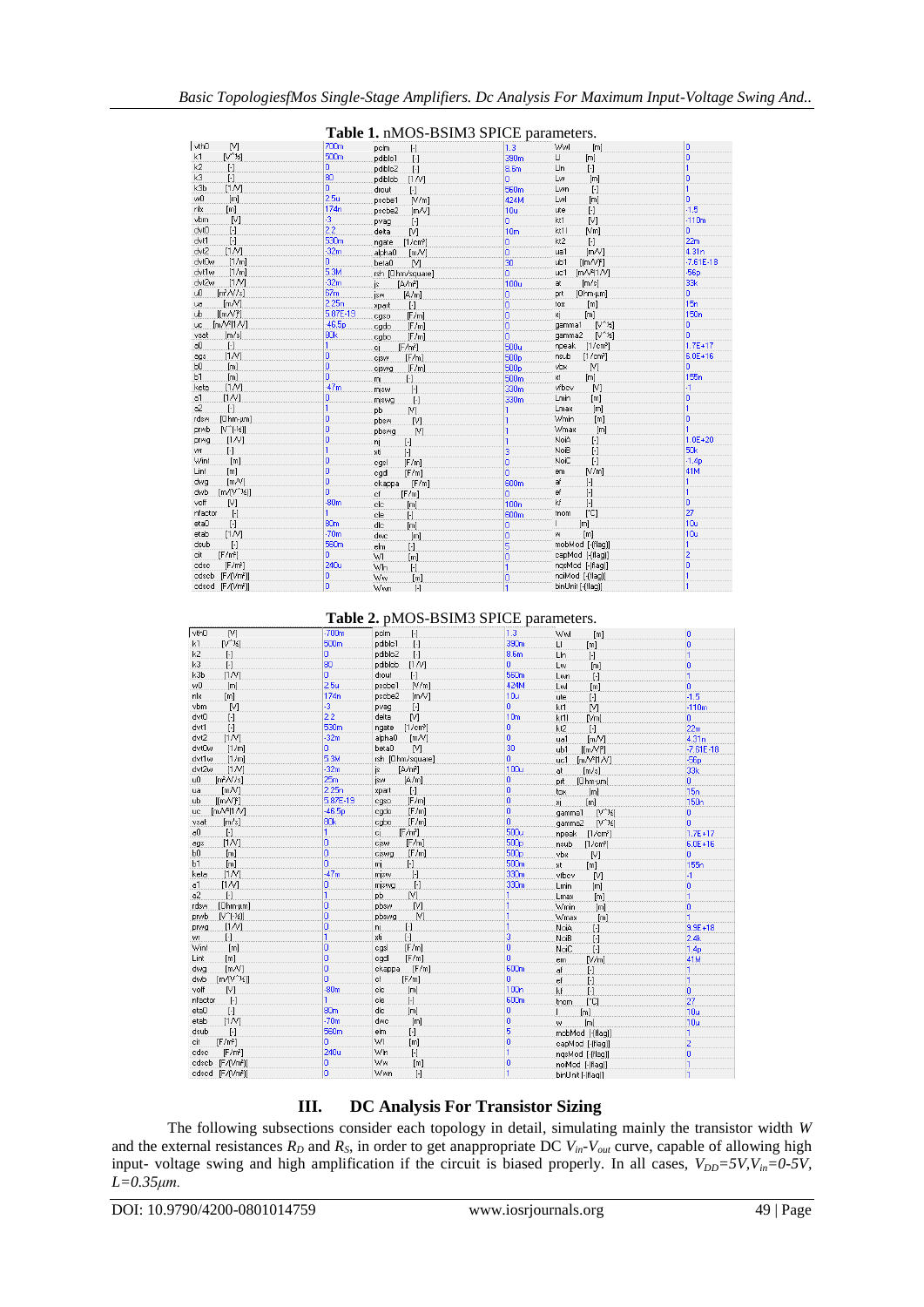## *A. COMMON-SOURCE STAGE WITH RESISTIVE LOAD*

Figure 4 considers the common-source stage topology for various *W*s. The *W=100μm*and  $R<sub>D</sub>=1kOhmare considered as acceptable values for this topology, for the overall stage comparison that will$ follow.



**Figure 4.**DC analysis of common-stage with resistive load amplifier for various *Ws*, and  $R_D = lkOhm$ .

#### *B. COMMON-SOURCE STAGE WITH DIODE-CONNECTED LOAD*

Figure 5 considers the common-source stage with diode-connected load topology for various *W*s for transistor *M3*. The  $W_3 = 1 \mu$  mand  $W_2 = 5 \mu$  mare considered as acceptable values for this topology, for the overall stage comparison that will follow.



**Figure 5.** DC analysis for the common-source stage with diode-connected load, for various values of *W3*. In all cases,  $W_2 = 5 \mu m$ .

#### *C. COMMON-SOURCE STAGE WITH CURRENT-SOURCE LOAD*

Figure 6 shows the simulation results for the common-source stage with current-source load topology, for  $W_4 = 1 \mu m$ ,  $V_{bp} = -2V$  and various  $W_3$ . The  $W_3 = 100 \mu m$  will be used for the for the overall stage comparison that will follow.



**Figure 6.**DC analysis for common-source stage with current-source load topology for various values of *W3*. In all cases,  $W_4 = l \mu m$  and  $V_{bp} = -2V$ .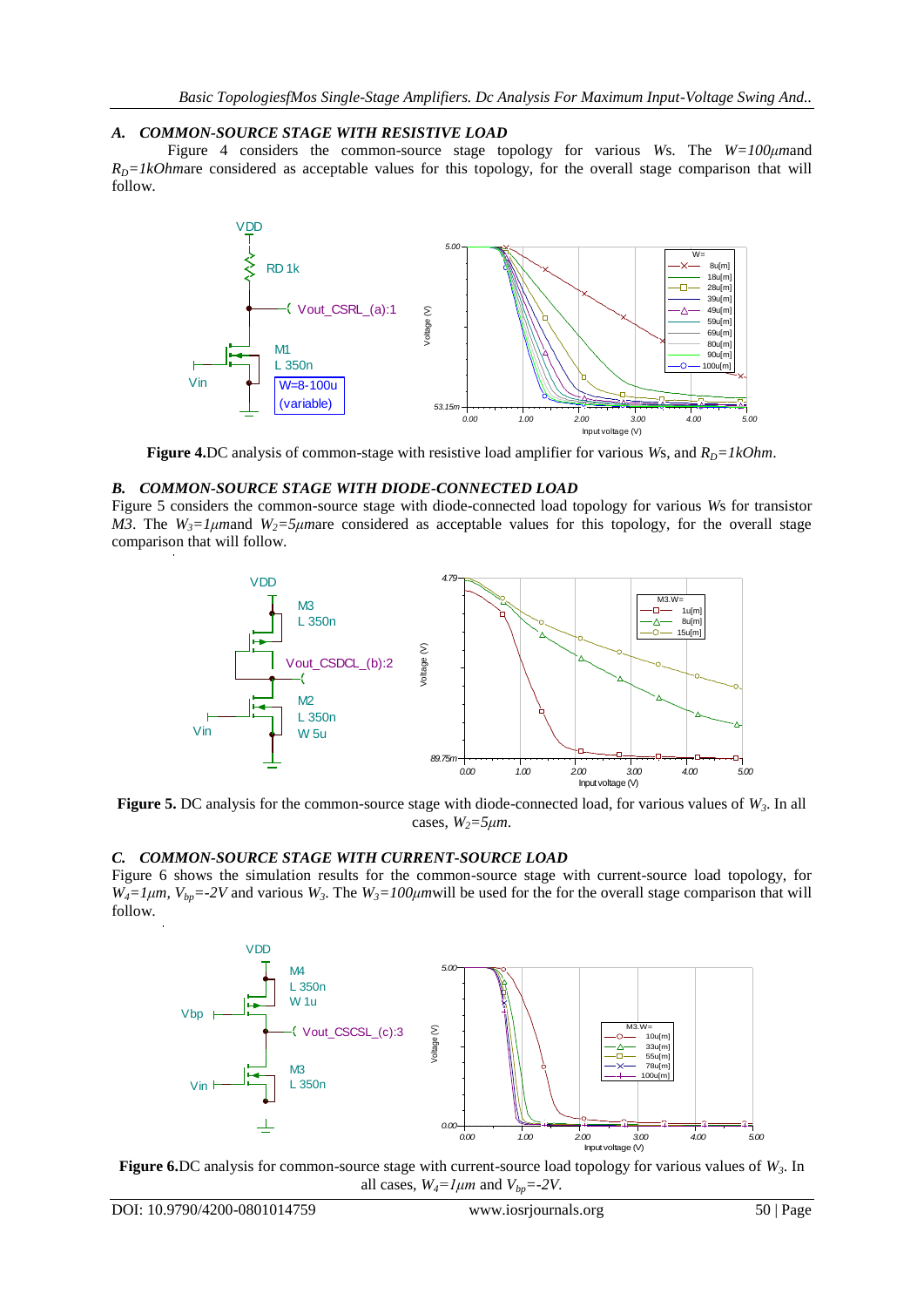## *D. COMMON-SOURCE STAGE WITH ACTIVE LOAD*

Figure 7 shows the DC analysis of the common-source stage with active load topology, for *W6=5μm* and various *W*<sub>7</sub>. The *W*<sub>7</sub>=*W*<sub>6</sub>=5μm is selected as the appropriate value for the following comparison of all stages.



**Figure 7.** DC analysis for the common-source stage with active load for various  $W_7$ . In all cases  $W_6 = 5 \mu m$ . The curve remains practically unaffected if  $W_7 = W_6$ .

## *E. COMMON-SOURCE STAGE WITH TRIODE LOAD*

Figure 8 shows the DC analysis for the common-source stage with triode load topology for various combinations of  $W_8$  and  $W_9$ . The finally used values are the  $W_8 = 5\mu$  mand  $W_9 = 1\mu$ m. In all cases  $V_{bp} = -2V$ .



**Figure 8.** DC analysis of the common-source stage with triode load topology, for various values of *W<sup>8</sup>* and *W9*. In all cases  $V_{bp} = -2V$ .

#### *F. COMMON-SOURCE STAGE WITH SOURCE DEGENERATION*

Figure 9 shows the various simulation scenarios with the common-source stage with source degeneration topology. Finally,  $R_D = lkOhm$ ,  $R_S = 100Ohm$  and  $W = 60 \mu m$  are the appropriate values that are used in the all stage comparisons in the following section.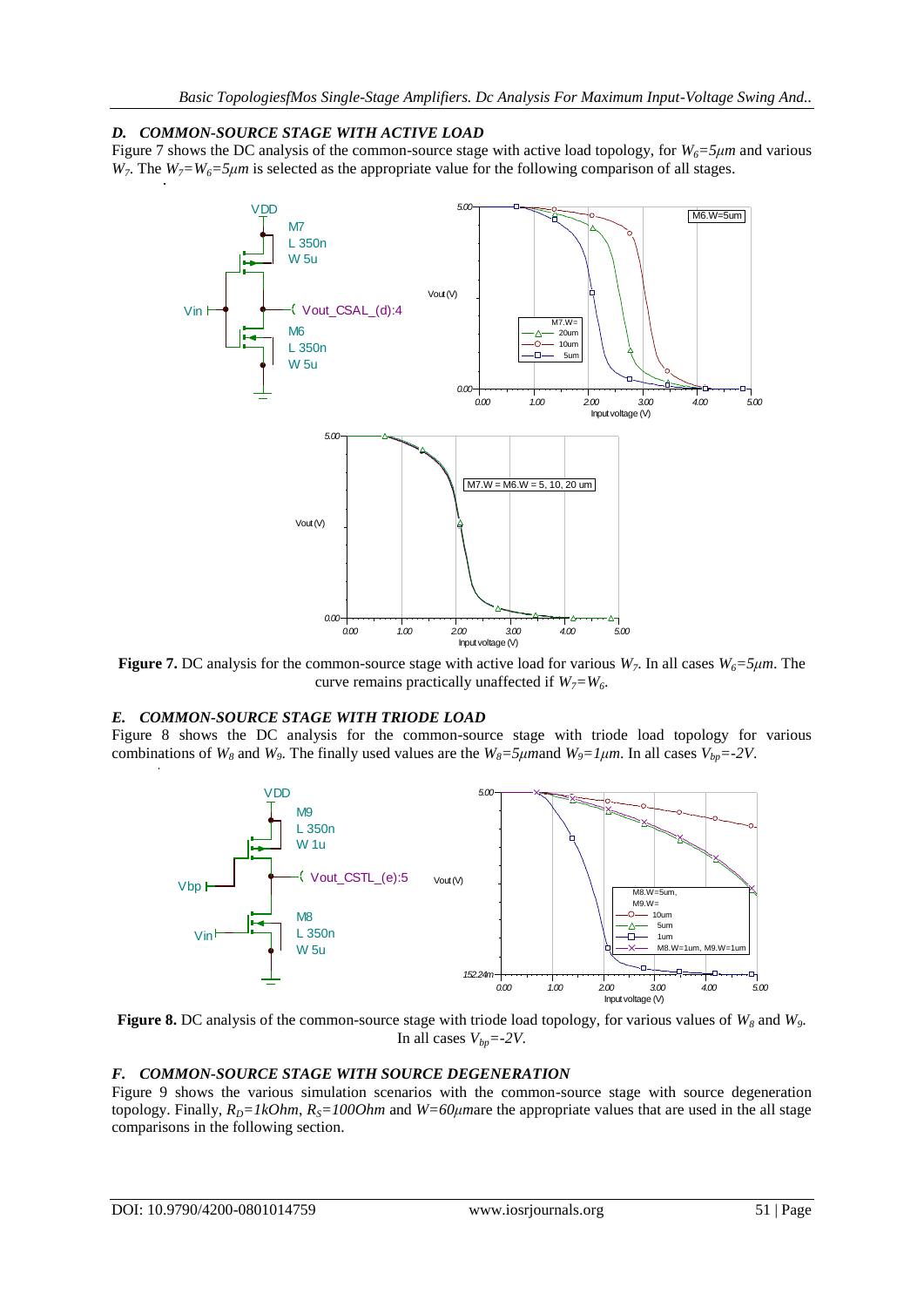

**Figure 9.** DC analysis of the common-source stage with source regeneration. (a) Testing various *W*s for  $R_D = R_S = lkOhm$ . (b) Testing various  $R_D$ s for  $W = 5\mu m$  and  $R_S = 100Ohm$ . (c) Testing various  $R_D$ s for W = 5 μm and  $R_S = lkOhm$ . (d)Testing various *Ws* for  $R_D = lkOhm$  and  $R_S = 100Ohm$ .

#### *G. SOURCE-FOLLOWER*

Figure 10 shows the DC analysis for the source-follower topology. The selected values are  $R<sub>S</sub>=1000$ hm and *W=500μm*.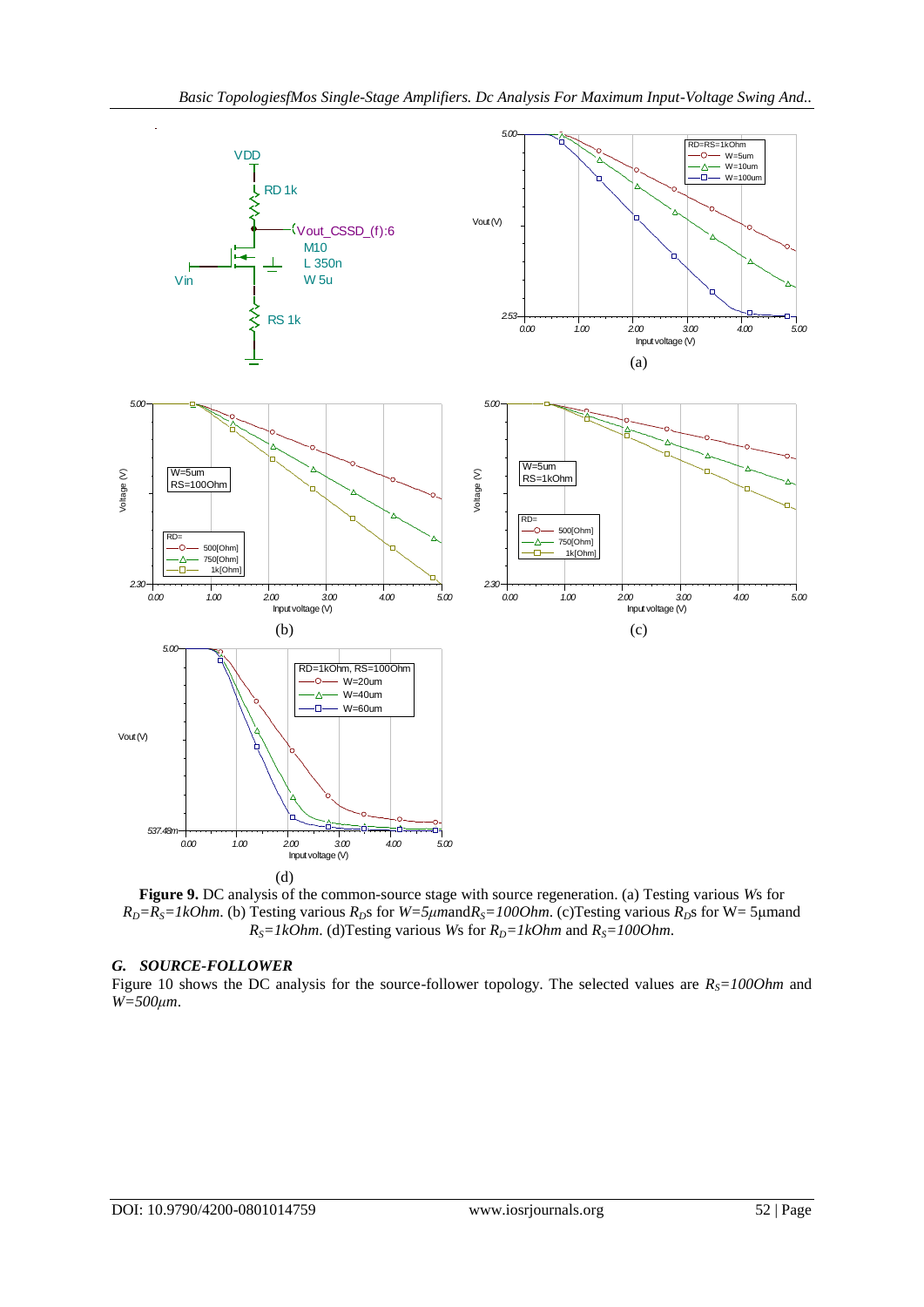

**Figure 10.**DC analysis of source-follower topology for *W=500μm*and various *R<sup>S</sup>* values and for *RS=100Ohm* and various *W* values.

## *H. SOURCE-FOLLOWER WITH NMOS AS CURRENT SOURCE*

Figure 11 shows the DC analysis for the source-follower with nMOS as current-source topology. The selected values  $W_{13} = 500 \mu m$  and  $W_{12} = 1 \mu m$ .



**Figure 11**.DC analysis of source-follower with nMOS as current-source topology for *W13=500μm*, and various *W*<sub>12</sub>. In all case  $V_b = 2V$ .

#### *I. COMMON-GATE STAGE*

Figure 12 shows the DC analysis of the common-gate stage topology. Selected values are *W14=100μm*and  $R_D = 10kOhm$ .



**Figure 12.**DC analysis of common-gate stage topology for  $R_D = lkOhm$  and various *Ws* and then for  $W_{14} = 100 \mu m$ and  $R_D = 10kOhm$ .

#### *J. CASCODE STAGE*

Figure 13 shows the DC analysis of the cascode-stage topology and the appropriate values obtained after various simulations:  $R_D = 5kOhm$ ,  $W_{16} = W_{15} = 100 \mu m$ .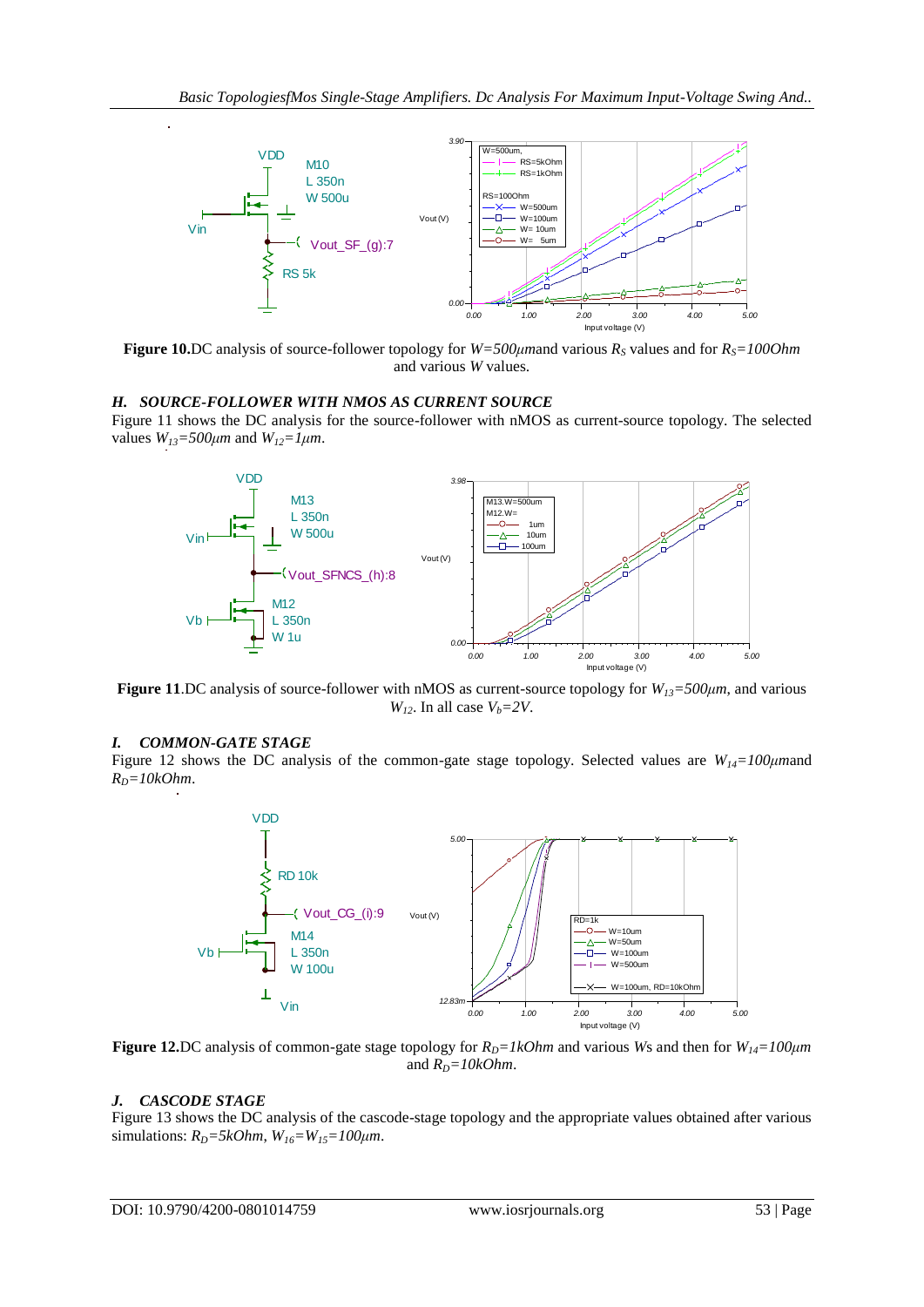

**Figure 13.**DC analysis of cascode-stage topology for various  $R_D$ s,  $W_{15}$ s,  $W_{16}$ s.

# *K. SIMPLE FOLDED CASCODE STAGE*

Figure 14 shows the DC analysis for the simple-cascode stage and the simple folded-cascode stage with nMOS input, for  $R_D = lkOhm$ ,  $W_{nMOS} =11 \mu m$  and  $W_{pMOS} =118 \mu m$ .



**Figure 14.** DC analysis for the simple-cascode stage and the simple folded-cascode stage with nMOS input, for  $R_D = IkOhm$ ,  $\hat{W}_{nMOS} = W_{17} = W_{19} = 11 \mu m$  and  $\hat{W}_{pMOS} = W_{18} = W_{20} = 118 \mu m$ .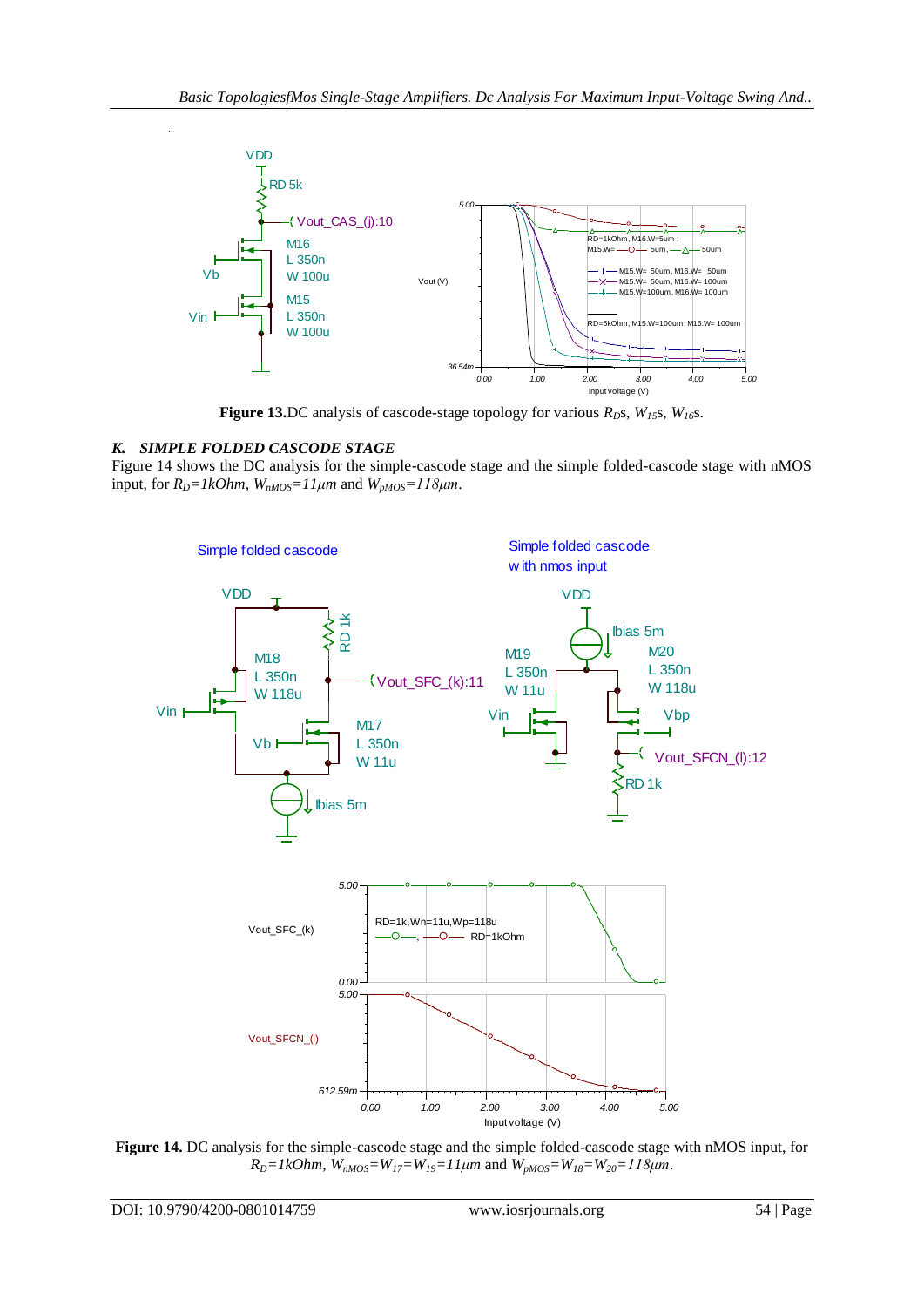

# **IV. DC Comparison Of Standard Topologies**

The DC  $V_{in}$ - $V_{out}$  curves of the basic topologies (CS, CD, and CG) with the design values obtained from the

**Figure 15.** Common simulation of the three basic topologies: of the common-source, common-drain, and common-gate for the device parameters selected in the previous section.

# **V. DC Comparison Of Common-Source Topologies**

Figure 16, shows the design for the simulation of all the CS topologies studied in the current work and their corresponding DC *Vin-Vout* curves. From each these curves, in Fig. 17, the appropriate DC bias voltage is determined along with the maximum allowed input-voltage swing and the corresponding amplification. Table 3 lists all the quantifiable results.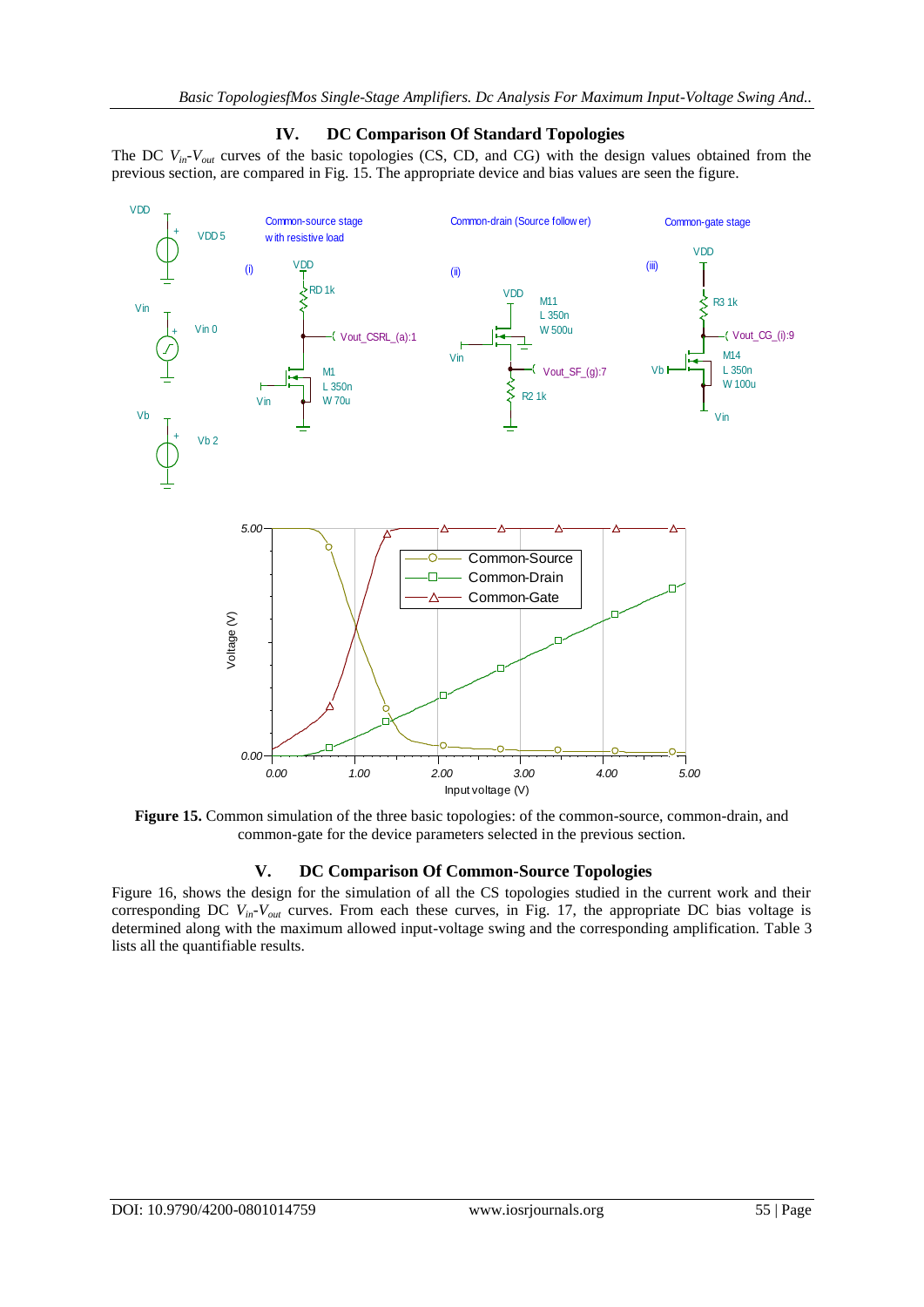

**Figure 16.**DC analysis of all the common-source topologies.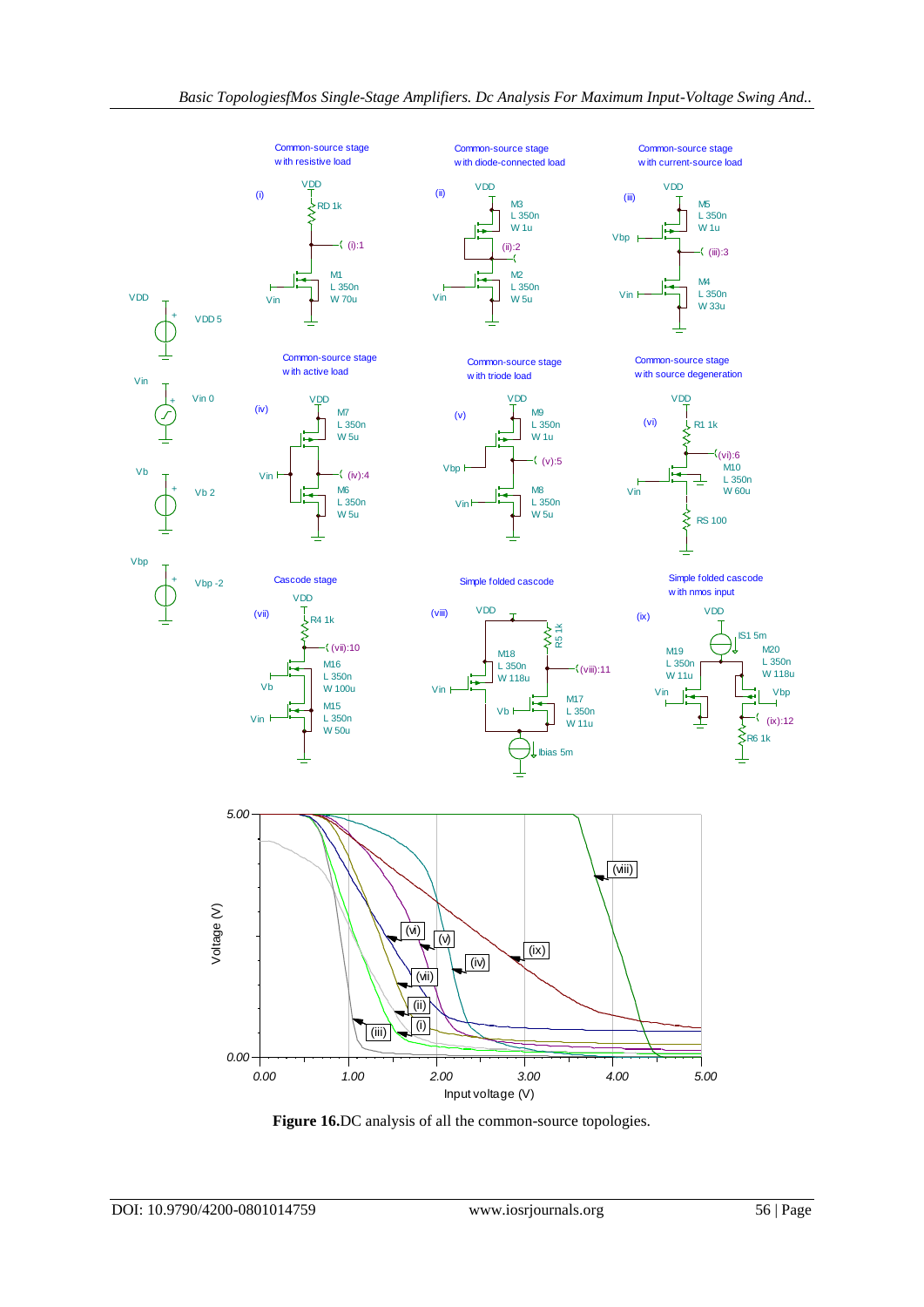

**Figure 17.** Quantification of *Vin,bias* and gain *Av=ΔVout/ΔVin* in the saturation region of the IV-characteristics. The values in parenthesis are: (left voltage edge*Vin,L*, right voltage edge*Vin,R*, *ΔVin*, *ΔV*out).

| <b>Topology</b>     | (i) | (ii)          | (iii)     | (iv)                      | (v) | (vi)     | (vii)               | (viii) | (ix) |
|---------------------|-----|---------------|-----------|---------------------------|-----|----------|---------------------|--------|------|
| $V_{in,L}(V)$       | 0.6 | 0.7           | 0.7       | $\overline{ }$<br>$\cdot$ | 1.0 | 0.7      | 0.8                 | 3.6    | 0.8  |
| $V_{in,R}(V)$       | 1.5 | 1.8           | 1.1       | $\Omega$<br>2.3           | 2.1 | 2.0      | -<br>$\mathbf{1}$ . | 4.4    | 3.7  |
| $\Delta V_{in}(V)$  | 0.9 | 1.1           | 0.4       | 0.6                       | 1.1 | 1.3      | 0.9                 | 0.8    | 2.9  |
| $V_{in, bias}(V)$   | 1.1 | $\sim$<br>1.J | 0.9       | 2.0                       | 1.6 | 1.4      | ن د                 | 4.0    | 2.2  |
| $\Delta V_{out}(V)$ | 4.4 | ໍາ<br>4.3     | ໍາ<br>4.3 | 0.8                       | 3.0 | 37<br>JJ | 3.9                 | 4.7    | 3.8  |
| $\Delta v$          | 4.9 | 3.9           | 10.8      | $\sim$<br>ر…              | 2.7 | 2.9      | 4.3                 | 5.7    | 1.3  |

**Table3.** Common-sourcetopology DC analysis results.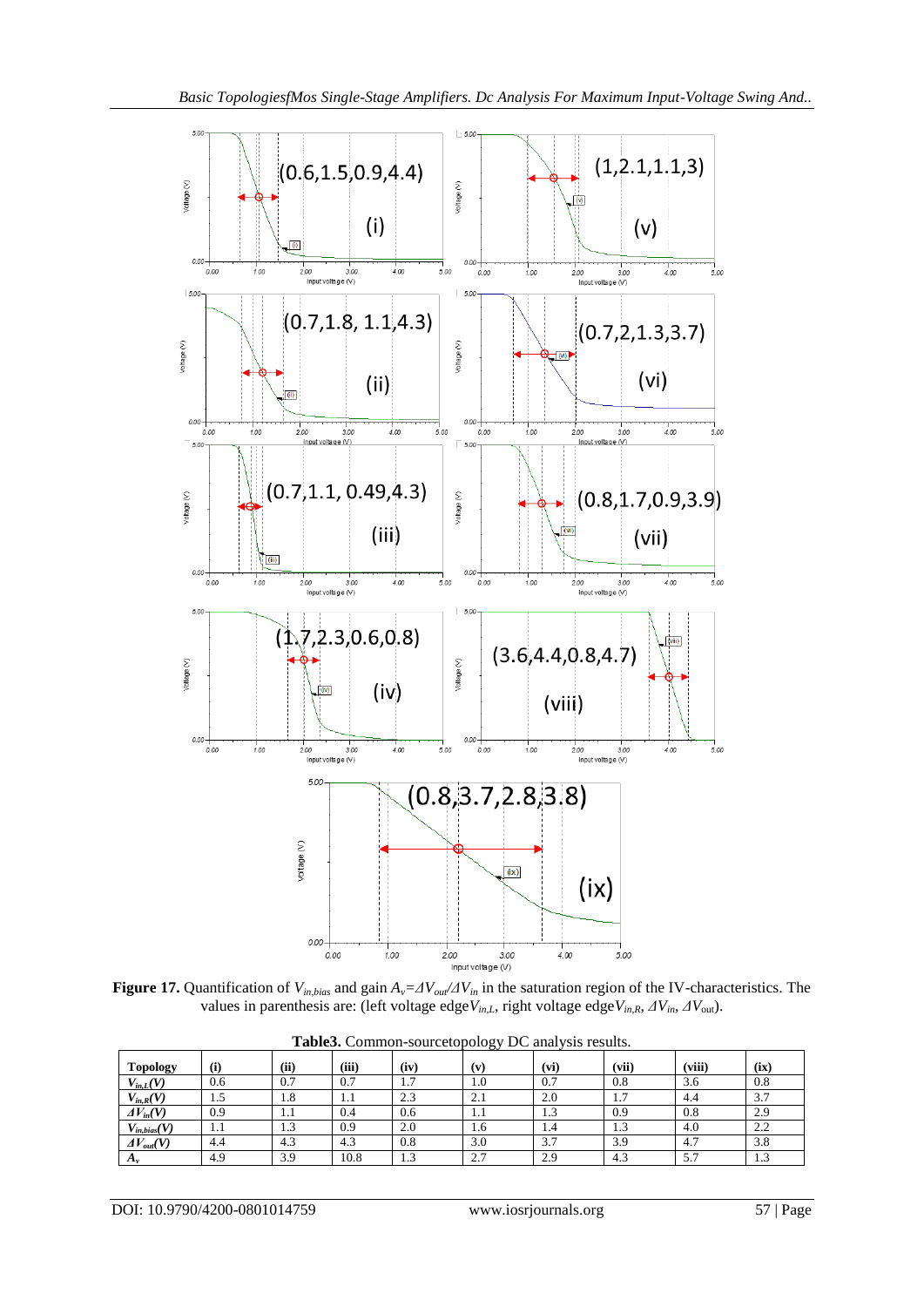## **VI. DC Comparison Of Common-Drain Topologies**

Figure 18, shows the design for the simulation of all the CD topologies studied in the current work and their corresponding DC *Vin-Vout* curves. From each these curves, in Fig. 18, the appropriate DC bias voltage is determined along with the maximum allowed input-voltage swing and the corresponding amplification. Table 4 lists all the quantifiable results.



**Figure 18.**DC analysis of all the source-follower topologies and quantifications for maximum input voltage swing and amplification. The values in parenthesis are: (left voltage edge*Vin,L*, right voltage edge*Vin,R*,*ΔVin*, *ΔVout*).

| - - ------ - - - - - - - - - -       |     |      |  |  |  |
|--------------------------------------|-----|------|--|--|--|
| Topology                             | (i) | (ii) |  |  |  |
| $V_{in,L}(V)$                        | 0.6 | 0.6  |  |  |  |
| $V_{in,R}(V)$                        | 5.4 | 5.4  |  |  |  |
| $AV_{in}(V)$                         | 4.4 | 4.4  |  |  |  |
|                                      | 2.8 | 2.8  |  |  |  |
| $\frac{V_{in,bias}(V)}{AV_{out}(V)}$ | 3.7 | 3.8  |  |  |  |
| $A_{\nu}$                            | 0.8 | 0.9  |  |  |  |
|                                      |     |      |  |  |  |

**Table4.**Source-followertopology DC analysis results.

## **VII. DC Results Of Common-Gate Topology**

Finally, Fig. 19 shows the analysis of the CG DC for determination of maximum input voltage swing and amplification and Table 5 lists the analysis data.